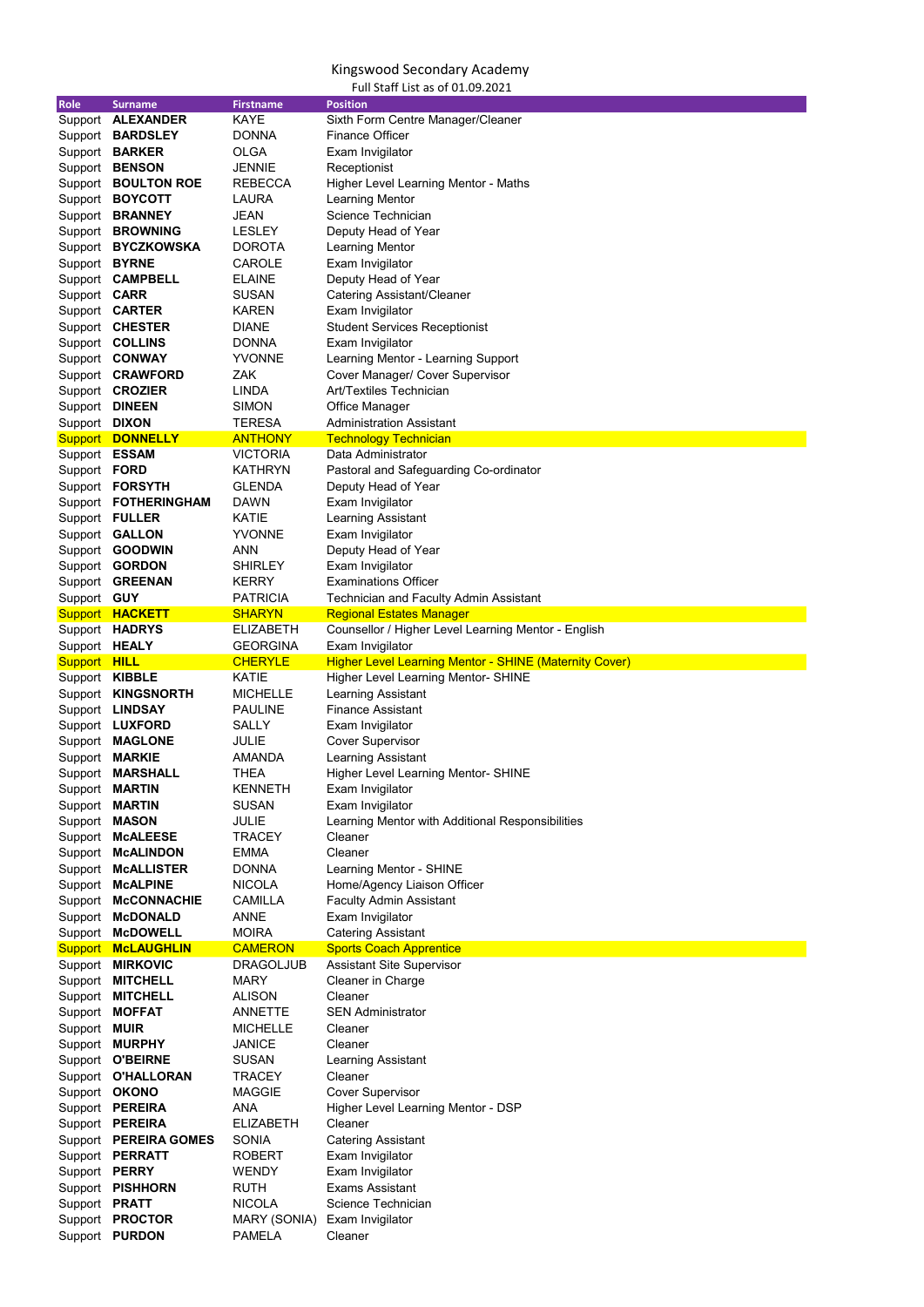| Support RICH                         |                         | <b>ELIZABETH</b>                | Higher Level Learning Mentor - Maths                                                          |
|--------------------------------------|-------------------------|---------------------------------|-----------------------------------------------------------------------------------------------|
| Support                              | <b>RITCHIE</b>          | <b>LISA</b>                     | <b>Regional Finance Manager</b>                                                               |
| Support                              | <b>ROBERTS</b>          | <b>JULIE</b>                    | Attendance Manager                                                                            |
|                                      | Support <b>ROBINSON</b> | <b>DENISE</b>                   | <b>Chef Manager</b>                                                                           |
| Support                              | <b>ROBINSON</b>         | <b>PATRICIA</b>                 | Cleaner                                                                                       |
| Support                              | <b>ROSS</b>             | <b>JACKIE</b>                   | Exam Invigilator                                                                              |
| Support                              | <b>ROSS</b>             | <b>JO-ANNE</b>                  | <b>Cover Supervisor</b>                                                                       |
| Support                              | <b>RUSSELL</b>          | <b>PETER</b>                    | Exam Invigilator                                                                              |
|                                      | Support SAINSBURY       | <b>KAREN</b>                    | Cleaner                                                                                       |
|                                      | Support <b>SALMON</b>   | <b>JOANNE</b>                   | <b>Catering Assistant</b>                                                                     |
|                                      | Support SAVAGE          | <b>KERRY</b>                    | <b>Faculty Admin Assistant</b>                                                                |
|                                      | Support SAVICKAITE      | <b>ERIKA</b>                    | Cleaner                                                                                       |
| Support                              | <b>SHIRLAW</b>          | <b>MICHELLE</b>                 | Data Administrator                                                                            |
|                                      |                         |                                 |                                                                                               |
| Support SMITH                        |                         | <b>DANIEL</b>                   | Admin Assistant to Data Team                                                                  |
| Support SMITH                        |                         | <b>DENNIS</b>                   | Exam Invigilator                                                                              |
| Support SMITH                        |                         | <b>ELIZABETH</b>                | Data Manager                                                                                  |
| Support SMITH                        |                         | <b>MICHAEL</b>                  | Cleaner                                                                                       |
| Support                              | <b>SMITH</b>            | <b>JESSICA</b>                  | Cleaner                                                                                       |
|                                      | Support SOWERBY         | <b>AMY</b>                      | <b>Catering Assistant</b>                                                                     |
|                                      | Support STEVENSON       | <b>MANDY</b>                    | <b>LRC Manager</b>                                                                            |
|                                      | Support STEWART         | <b>KARAN</b>                    | <b>Catering Assistant</b>                                                                     |
|                                      | Support STORRIE         | <b>CAROL</b>                    | <b>Site Supervisor</b>                                                                        |
|                                      | Support SUMPTER         | <b>CAROLINE</b>                 | <b>Learning Assistant</b>                                                                     |
| Support TAIT                         |                         | <b>MARIE</b>                    | Cleaner                                                                                       |
| Support                              | <b>TEEBOON</b>          | <b>NICOLA</b>                   | <b>Assistant Chef/Cleaner</b>                                                                 |
| Support TEW                          |                         | <b>SHARON</b>                   | Exam Invigilator                                                                              |
|                                      | Support TURNER          | <b>KIRSTY</b>                   | Cleaner                                                                                       |
| Support Vacant                       |                         |                                 | Admin Assistant (Attendance)                                                                  |
|                                      | Support <b>VINCENTE</b> | <b>VANDA</b>                    | Cleaner                                                                                       |
| Support VIZMA                        |                         | <b>GRETA</b>                    | <b>Faculty Admin Assistant</b>                                                                |
|                                      | Support WALLACE         | <b>CAROLINE</b>                 | Counsellor / Higher Level Learning Mentor - English                                           |
| Support WARD                         |                         | LIZ                             | Deputy Head of Year                                                                           |
|                                      | Support WHITEN          | <b>JAMES</b>                    | <b>Assistant Site Supervisor</b>                                                              |
|                                      | Support WHITEN          | <b>LYNN</b>                     | <b>Assistant Site Supervisor</b>                                                              |
|                                      | Support WOODWARD        | <b>LEANNE</b>                   | <b>Admin Assistant</b>                                                                        |
| Support <b>ZUNA</b>                  |                         | <b>KRISTINE</b>                 | Exam Invigilator                                                                              |
| Teacher <b>ADDY</b>                  |                         | <b>NEIL</b>                     | <b>Casual Cover Teacher</b>                                                                   |
|                                      |                         |                                 |                                                                                               |
|                                      | Teacher ASUMANG         | <b>ERIC</b>                     | Standards & Progress Lead for Science and Technology                                          |
|                                      | Teacher <b>ATKINSON</b> | <b>CARLY</b>                    | Teach First - Teacher of English                                                              |
|                                      | Teacher <b>BONNER</b>   | ALEXSANDRA                      | Deputy Principal/ Teacher of English                                                          |
|                                      | Teacher <b>BRADLEY</b>  | <b>ZOE</b>                      | Head of Year/Teacher of Dance                                                                 |
|                                      | Teacher <b>BROWN</b>    | <b>JUSTINE</b>                  |                                                                                               |
|                                      | <b>Teacher BUCHANAN</b> | <b>LORNA</b>                    | <b>MFL Subject Technical Specialist</b><br><b>Y7 Literacy &amp; Numeracy Catch-up Teacher</b> |
|                                      | Teacher <b>CARROLL</b>  | <b>EMMA</b>                     | <b>Humanities Instructor</b>                                                                  |
|                                      | <b>Teacher CHAMPION</b> | <b>BURJEET</b>                  | <b>Teacher of Science</b>                                                                     |
|                                      | Teacher CLIFFORD        | <b>PAULA</b>                    |                                                                                               |
|                                      | Teacher <b>COOKSLEY</b> | <b>DEBORAH</b>                  | Teaching & Learning Lead for English/Literacy                                                 |
|                                      | Teacher <b>COPSON</b>   | <b>ALEXANDRA</b>                | Lead Coach and Mentor/Teacher of English<br><b>Curriculum Lead CNAT and Vocational</b>        |
| Teacher <b>CROSS</b>                 |                         | <b>LISA</b>                     | <b>Casual Cover Teacher</b>                                                                   |
| <b>Teacher CURRY</b>                 |                         |                                 | <b>Teacher of Science - Teach First</b>                                                       |
| Teacher DALBY                        |                         | <b>LIAM</b><br><b>ANNIE</b>     | <b>Casual Cover Teacher</b>                                                                   |
| Teacher DAVIES                       |                         | <b>KIRSTY</b>                   | <b>ICT Instructor</b>                                                                         |
| Teacher DAVIES                       |                         | <b>LYNNE</b>                    | Teacher of ICT                                                                                |
| Teacher DAVIS                        |                         | <b>SEAN</b>                     | Teacher of PE                                                                                 |
|                                      | Teacher DE KOCK         |                                 |                                                                                               |
|                                      |                         | <b>GRANT</b>                    | Maths Instructor<br><b>Casual Cover Teacher</b>                                               |
| Teacher DIXON                        |                         | <b>SUSAN</b>                    |                                                                                               |
| Teacher DOVE                         |                         | <b>HANNAH</b>                   | <b>Science - Schools Direct</b>                                                               |
| Teacher <b>ELEY</b>                  |                         | <b>BENJAMIN</b>                 | Head of Sixth Form/Teacher of English                                                         |
| Teacher <b>EVANS</b>                 |                         | <b>TRACY</b>                    | <b>Art Subject Technical Specialist</b><br><b>Casual Cover Teacher</b>                        |
| Teacher FIELD                        |                         | <b>MEGAN</b>                    |                                                                                               |
|                                      | Teacher GAMBLE          | <b>MATTHEW</b>                  | Deputy Principal/ Teacher of PE                                                               |
|                                      | Teacher GEOGHEGAN       | KIMBERLEY                       | Standards and Progress Lead for PE/Art/Performing Art/Food /Teacher of Dance                  |
|                                      | Teacher GEORGE          | <b>THERESA</b>                  | Head of Year/ Teacher of Health & Social Care                                                 |
| Teacher <b>GRACE</b>                 |                         | <b>ABBIE</b>                    | <b>Teacher of Humanities</b>                                                                  |
| Teacher HARDY                        |                         | <b>BETH</b>                     | <b>Careers Lead/Teacher of Humanities</b>                                                     |
|                                      | Teacher HARRIS          | <b>EDWARD</b>                   | <b>Teacher of Science</b>                                                                     |
|                                      | <b>Teacher HARRIS</b>   | <b>HOPE</b>                     | <b>Teacher of MFL</b>                                                                         |
|                                      | Teacher HEMPKIN         | <b>DANIEL</b>                   | <b>Teacher of Science</b>                                                                     |
|                                      | Teacher HEMPKIN         | <b>STACEY</b>                   | Teaching & Learning Lead for PE/Art/Performing Arts/Music/Food                                |
|                                      | Teacher HODGKINS        | <b>MICHELLE</b>                 | Teaching & Learning Lead for Humanities/MFL                                                   |
| Teacher HOPE                         |                         | <b>PATRICK</b>                  | Teaching and Learning Lead for CNAT/ VocationaL/ Teacher of PE                                |
|                                      | Teacher JOHNSON         | <b>SUZANNE</b>                  | <b>Teacher of Maths</b>                                                                       |
| <b>Teacher JONES</b><br>Teacher KLUE |                         | <b>HOWARD</b><br><b>HENDRIK</b> | <b>Teacher of Physics</b><br><b>Teacher of Business and ICT</b>                               |